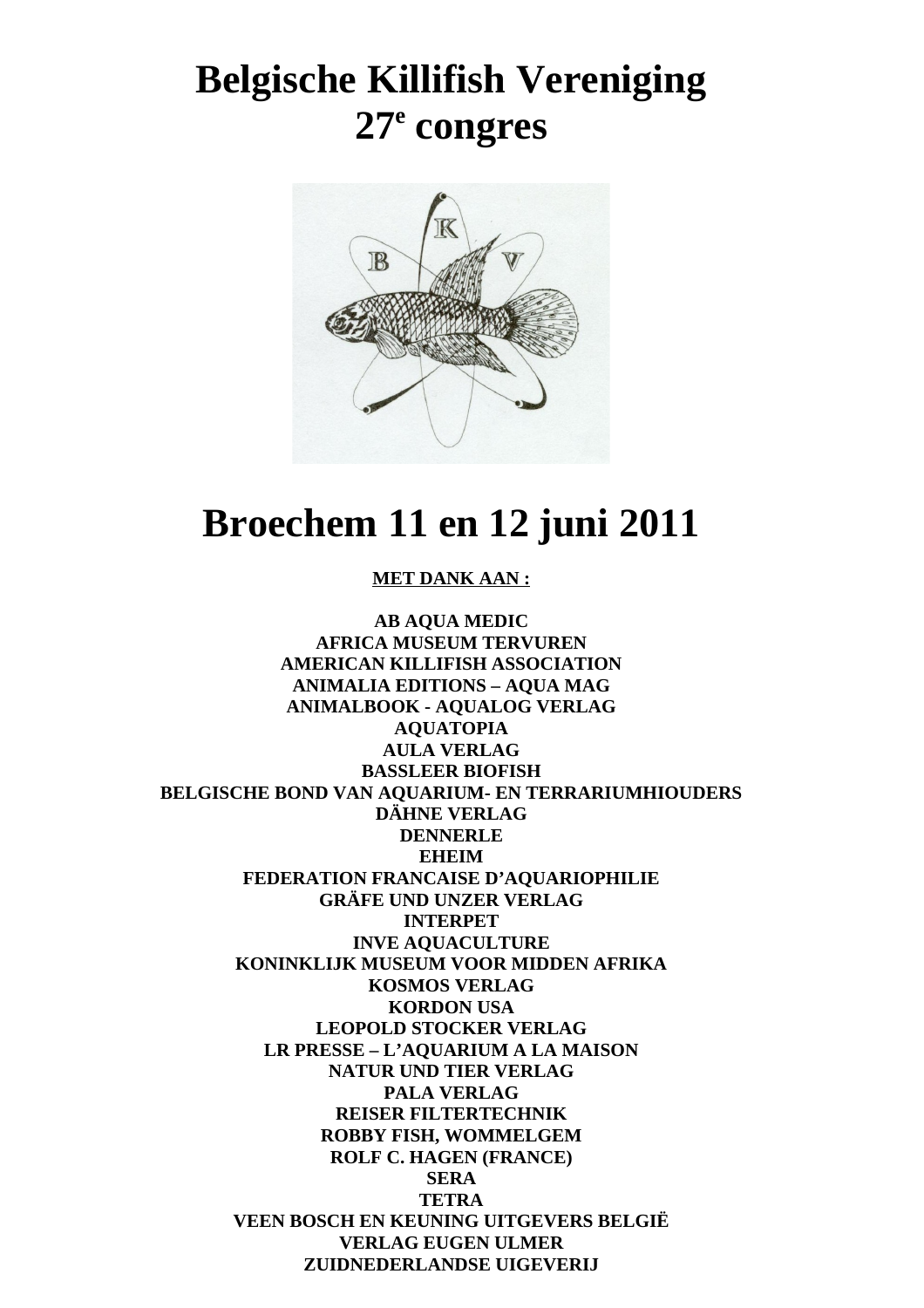#### **RESULTATEN**

#### **Beste vis van de tentoonstelling 132 Diapteron cyanostictum MAKOKOU H. De Bruyn KFN**

**Beste buitenlandse vis 326 Fundulopanchax gardneri nigerianus JOS PLATEAU P. Polichnowski KCF**

**Beste B.K.V. vis 211 Aphyosemion pyrophore KOMONO GEEL R.P.C 82 M. Couvreur BKV**

> **Prijs A.K.F.B. 110 Chromaphyosemion bitaeniatum IJEBU ODE P. Caselo APK**

**Prijs KCF 140 Aphyosemion australe CAP ESTERIAS EBT 96/27 L. Cop BKV**

#### **Prijs KILLIADICTOS.COM – BESTE FUNDULOPANCHAX 301 Fundulopanchax splendidum BLLMC 05/15 H.G. Ulmke DKG**

#### **Prijs SEK – BESTE NIET SPAANSE APHANIUS 701 Aphanius mento BOR TUBCD 2005/17 H. Meeus BKV**

 **Met dank aan de keurmeesters : P. Venstermans / H. Meeus / P. Polichnowski / M. Wuyts / T. Ver Eecke / H. De Bruyn / J. Guérin G. Simoens**

> **Met dank aan de deelnemende clubs: AKFB = Association Killiphile Francophone de Belgique AIK = Associazione Italiana Killifish APK = Associação Portuguesa de Killifilia BKV = Belgische Killifish Vereniging DKG = Deutsche Killifisch Gesellschaft KCF = Killiclub de France KFN = Killifish Nederland SEK = Sociedad Española de Killis SKS = Skandinaviska Killi Sällskapet**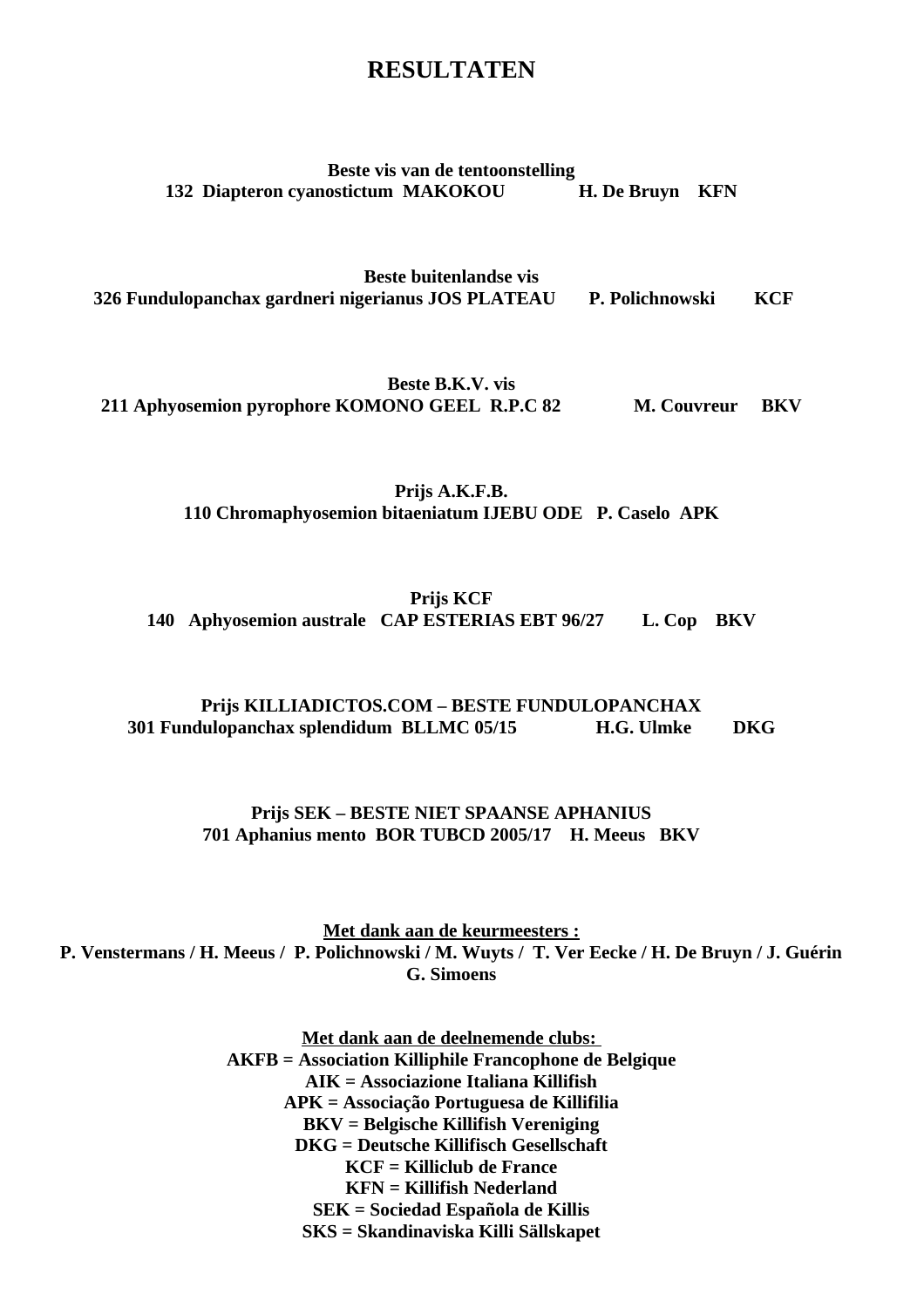## **Groep 1 : Aphyosemion australe, bivitatum, elberti, Diapteron**

| nr.                  | naam             |               |                                | inzender         | club        | resultaat    |              |
|----------------------|------------------|---------------|--------------------------------|------------------|-------------|--------------|--------------|
| 10<br>1              | Aphyosemion      | elberti       | <b>NTUI</b>                    | H. Wischmann     | <b>DKG</b>  | A            |              |
| 10<br>2              | Chromaphyosemion | loennbergi    | <b>KRIBI</b>                   | G. Ulmke         | <b>DKG</b>  | Α            |              |
| 10<br>3              | Chromaphyosemion | splendopleure | TIKO IMPASS COLLEGE ABC 06/119 | O. Legros        | <b>AKFB</b> | Α            |              |
| $\overline{10}$<br>4 | Chromaphyosemion | species       | PAMA ADK 10/323                | O. Legros        | <b>AKFB</b> | Α            |              |
| 10<br>5              | Chromaphyosemion | splendopleure | AFAN ESSOKIE II ABC 05/48      | O. Legros        | <b>AKFB</b> | Α            |              |
| 10<br>6              | Chromaphyosemion | species       | ROUTE DE DEHANE ADK 09/296     | O. Legros        | <b>AKFB</b> | Α            |              |
| $\overline{10}$<br>7 | Chromaphyosemion | splendopleure | <b>PAMA ADK 10/323</b>         | O. Legros        | <b>AKFB</b> | Α            |              |
| 10<br>8              | Chromaphyosemion | bivittatum    | FUNGE ABC 05/12                | O. Legros        | <b>AKFB</b> | Α            |              |
| 10<br>9              | Chromaphyosemion | kouamense     | MVENG AYONG BDBG 04/24         | O. Legros        | <b>AKFB</b> | Α            |              |
| 11<br>0              | Chromaphyosemion | bitaeniatum   | <b>IJEBU ODE</b>               | P. Castelo       | <b>APK</b>  |              | <b>AKFB</b>  |
| 11<br>$\mathbf{1}$   | Aphyosemion      | australe      | GOUD                           | C. Aardoom       | <b>KFN</b>  | Α            |              |
| 11<br>2              | Aphyosemion      | bualanum      | <b>BAFOUSSAM</b>               | JW. Hoetmer      | <b>KFN</b>  | Α            |              |
| 11<br>3              | Chromaphyosemion | bualanum      | <b>SANTCHOU</b>                | JW. Hoetmer      | <b>KFN</b>  | Α            |              |
| 11<br>4              | Chromaphyosemion | elberti       | MALI JVC 08                    | J. Knol          | <b>KFN</b>  | Α            |              |
| 11<br>5              | Aphyosemion      | elberti       | MALI JVC 08                    | J. Knol          | <b>KFN</b>  | AA           | $\mathbf{2}$ |
| 11<br>6              | Aphyosemion      | elberti       | NDOKAYO JVC 08                 | J. Knol          | <b>KFN</b>  | AA           |              |
| 11<br>7              | Chromaphyosemion | melanogaster  | LOBE JVC 05                    | J. Knol          | <b>KFN</b>  | AA           |              |
| 11<br>8              | Chromaphyosemion | loenbergi     | 32 KM OOST KRIBI JVC 08        | J. Knol          | <b>KFN</b>  | В            |              |
| $\overline{11}$<br>9 | Chromaphyosemion | volcanum      | MILE 4 JVC 05                  | W. Suyker        | <b>KFN</b>  | Α            |              |
| 12<br>0              | Chromaphyosemion | loenbergi     | 32 KM OOST KRIBI JVC 08        | W. Suyker        | <b>KFN</b>  | A            |              |
| $\overline{12}$<br>1 | Aphyosemion      | australe      | GOUD                           | E. García Lastra | <b>SEK</b>  | $\mathsf{C}$ |              |
| 12<br>2              | Aphyosemion      | ahli          | <b>GEMLCG 07/64</b>            | E. García Lastra | <b>SEK</b>  | Α            |              |
| $\overline{12}$      |                  |               | CARRETERA SENGE-BATA KM 27     |                  |             |              |              |
| 3                    | Chromaphyosemion | splendopleure | <b>TIKO</b>                    | P. Polichnowski  | <b>KCF</b>  | AA           |              |
| 12<br>4              | Aphyosemion      | elberti       | <b>BAFOUSSAM</b>               | P. Polichnowski  | <b>KCF</b>  | Α            |              |
| $\overline{12}$<br>5 | Aphyosemion      | australe      | CAP ESTERIAS BSWG 97/24        | P. Polichnowski  | <b>KCF</b>  | AA           | 1            |
| 12<br>6              | Aphyosemion      | exiguum       | AKOK BLLMC 05/17               | P. Polichnowski  | <b>KCF</b>  | AA           |              |
| 12<br>7              | Aphyosemion      | elberti       | NTUI N' GORRO ROAD             | P. Brosius       | <b>BKV</b>  | Α            |              |
| 12<br>8              | Aphyosemion      | bualanum      | MAKENENE CLL 03-12             | P. Brosius       | <b>BKV</b>  | Α            |              |
| 12<br>9              | Chromaphyosemion | riggenbachi   | ABC 05/15                      | P. Brosius       | <b>BKV</b>  | AA           |              |
| $\overline{13}$<br>0 | Chromaphyosemion | loenbergi     | KMZO JVC 05                    | P. Brosius       | <b>BKV</b>  | Α            |              |
| 13<br>1              | Aphyosemion      | elberti       | CFE 2004/04                    | H. De Bruyn      | <b>KFN</b>  | Α            |              |
| $\overline{13}$<br>2 | Diapteron        | cyanostictum  | <b>MAKOKOU</b>                 | H. De Bruyn      | <b>KFN</b>  | AA           | <b>B.VIS</b> |
| 13<br>$\overline{3}$ | Aphyosemion      | campomaanense | ABK 07/181                     | H. De Bruyn      | <b>KFN</b>  | Α            |              |
| 13<br>4              | Aphyosemion      | ahli          | <b>BLLMC 05/28</b>             | H. De Bruyn      | <b>KFN</b>  | Α            |              |
| $\overline{13}$<br>5 | Aphyosemion      | elberti       | FOLAP CSTS 07/02               | H. De Bruyn      | <b>KFN</b>  | Α            |              |
| 13<br>6              | Aphyosemion      | elberti       | DSJANG JPV 2003                | H. De Bruyn      | <b>KFN</b>  | Α            |              |
| 13<br>7              | Aphyosemion      | calliurum     | <b>FUNGE C 2006</b>            | H. De Bruyn      | <b>KFN</b>  | AA           |              |
| $\overline{13}$<br>8 | Aphyosemion      | australe      | GOUD                           | L. Cop           | <b>BKV</b>  | A            |              |
| 13                   | Chromaphyosemion | splendopleure | AFAN ESSOKIE II ABC 05/48      | L. Cop           | <b>BKV</b>  | A            |              |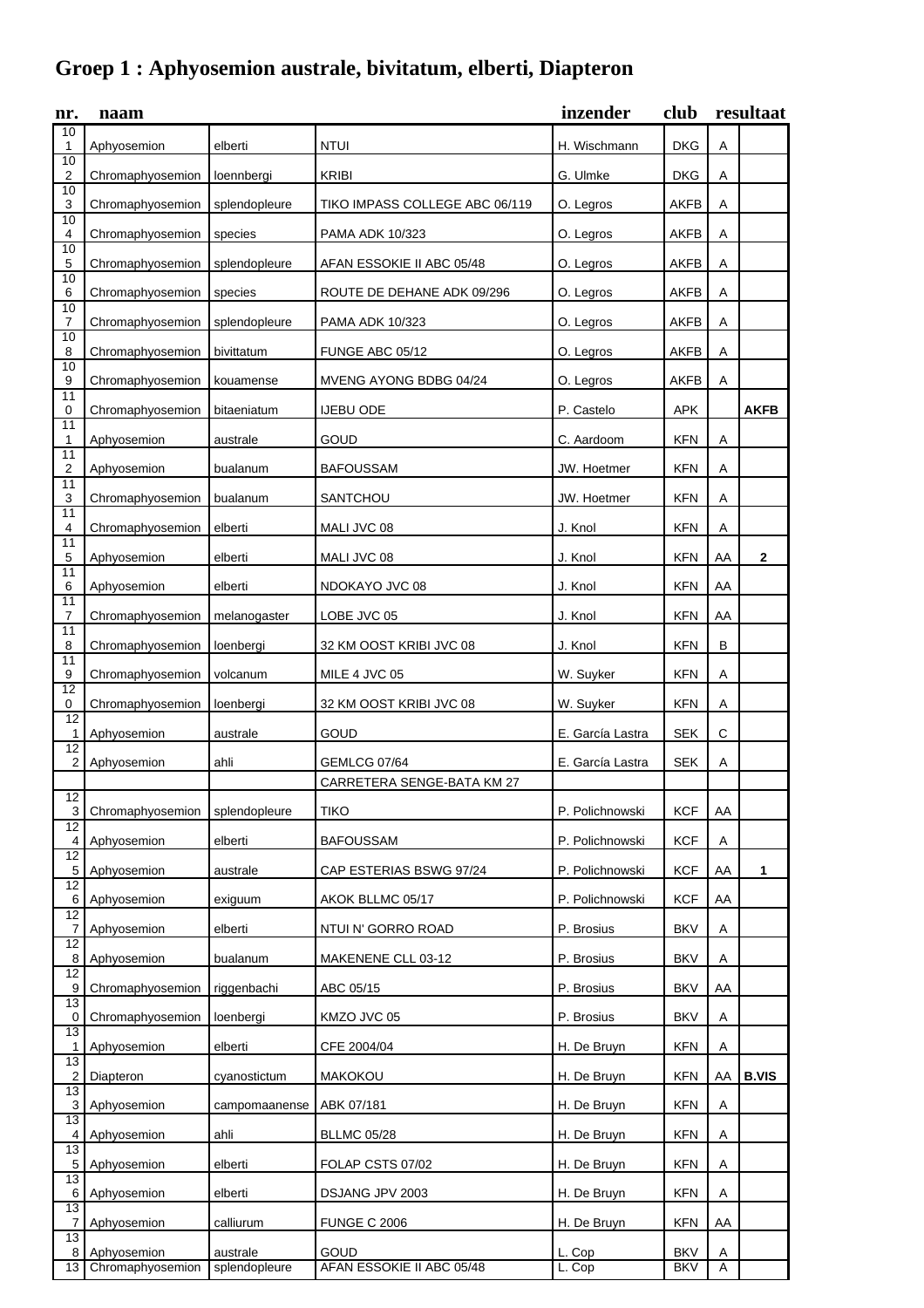| 9       |                                                                                                       |           |                        |        |            |    |              |  |  |  |
|---------|-------------------------------------------------------------------------------------------------------|-----------|------------------------|--------|------------|----|--------------|--|--|--|
| 14      |                                                                                                       |           |                        |        |            |    |              |  |  |  |
|         | Aphyosemion                                                                                           | australe  | CAP ESTERIAS EBT 96/27 | L. Cop | <b>BKV</b> | AA | <b>P.KCF</b> |  |  |  |
| 14      | Aphyosemion                                                                                           | christvi  | KISANGANI 2003         | L. Cop | <b>BKV</b> | B  |              |  |  |  |
| 14      | Chromaphyosemion                                                                                      | ecucuense | RIO MUNI GEMLBJ 03/42  | L. Cop | <b>BKV</b> | AA | 3            |  |  |  |
| 14<br>3 | Aphyosemion                                                                                           | christyi  | KISANGANI 2003         | L. Cop | <b>BKV</b> | AA |              |  |  |  |
|         | <b>Aphyosemion australe CAP ESTERIAS</b><br>125<br><b>BSWG 97/24</b><br>P. Polichnowski<br><b>KCF</b> |           |                        |        |            |    |              |  |  |  |

- **3. 142 Chromaphyosemion ecucuense RIO MUNI**
- **2. 115 Aphyosemion elberti MALI JVC 08 J. Knol KFN GEMLBJ 03/42 L. Cop BKV**

**-------------------------------------------------------------------------------------------------------------------------------**

## **Groep 2 : Kleine Aphyosemion**

| nr.            | naam        |               |                                 | inzender           |            |    | club resultaat |
|----------------|-------------|---------------|---------------------------------|--------------------|------------|----|----------------|
| 20<br>1        |             |               |                                 | H. Wischmann       | <b>DKG</b> | AA |                |
| 20             | Aphyosemion | cameronense   | <b>GEMLCG 07/23</b>             |                    |            |    |                |
| $\overline{c}$ | Aphyosemion | exigoideum    | NGOUDOUFALA G76/30              | Bramorski          | <b>DKG</b> | Α  |                |
| 20<br>3        |             |               | <b>BSWG 97/9</b>                |                    | <b>BKV</b> | AA | 3              |
| 20             | Aphyosemion | tirbaki       |                                 | P. Venstermans     |            |    |                |
| 4              | Aphyosemion | pyrophore     | <b>BB 04/3</b>                  | P. Venstermans     | <b>BKV</b> | Α  |                |
| 20<br>5        | Aphyosemion | striatum      | <b>GEMLCG 07/61</b>             | P. Venstermans     | <b>BKV</b> | Α  |                |
| 20             |             |               |                                 |                    |            |    |                |
| 6              | Aphyosemion | primigenium   | GBN 88/10                       | JW. Hoetmer        | <b>KFN</b> | Α  |                |
| 20<br>7        | Aphyosemion | plagitaenium  | EPOMA RPC 91/1                  | JW. Hoetmer        | <b>KFN</b> | Α  |                |
| 20             |             |               |                                 |                    |            |    |                |
| 8              | Aphyosemion | castaneum     | HZ 85/8                         | JW. Hoetmer        | <b>KFN</b> | Α  |                |
| 20<br>9        | Aphyosemion |               | LUTETE                          | JW. Hoetmer        | <b>KFN</b> | Α  |                |
| 21             |             | ottogartneri  |                                 |                    |            |    |                |
| 0              | Aphyosemion | hera          | ARK 96 1-2                      | JW. Hoetmer        | <b>KFN</b> | AA |                |
| 21             |             |               |                                 |                    |            | AA | <b>B.BKV</b>   |
| 1<br>21        | Aphyosemion | pyrophore     | KOMONO GEEL R.P.C 82            | M. Couvreur        | <b>BKV</b> |    |                |
| $\overline{c}$ | Aphyosemion | striatum      |                                 | J. Jaspers         | <b>KFN</b> | Α  |                |
| 21             |             |               |                                 |                    | <b>KFN</b> |    |                |
| 3<br>21        | Aphyosemion | striatum      |                                 | J. Jaspers         |            | Α  |                |
| 4              | Aphyosemion | wildekampi    | <b>BLLMC 05/10</b>              | W. Maesen          | <b>BKV</b> | Α  |                |
| 21             |             |               |                                 |                    |            |    |                |
| 5<br>21        | Aphyosemion | tirbaki       | <b>BSWG 97/9</b>                | W. Maesen          | <b>BKV</b> | Α  |                |
| 6              | Aphyosemion | coeleste      | MALINGA GJS 00/14               | W. Maesen          | <b>BKV</b> | Α  |                |
| 21             |             |               |                                 |                    |            |    |                |
| 7<br>21        | Aphyosemion | ogoense       | <b>BSWG 97/3</b>                | W. Maesen          | <b>BKV</b> | Α  |                |
| 8              | Aphyosemion | wildekampi    | <b>BLLMC 05/10</b>              | W. Maesen          | <b>BKV</b> | Α  |                |
| 21             |             |               |                                 |                    |            |    |                |
| 9<br>22        | Aphyosemion | punctatum     | <b>BUONG BAI CI 05</b>          | JE PérezRodriguez  | <b>SEK</b> | Α  |                |
| 0              | Aphyosemion | louessense    | RPC 78/33 KINGOUMA              | E. García Lastra   | <b>SEK</b> | Α  |                |
| 22             |             |               |                                 |                    |            |    |                |
| 1<br>22        | Aphyosemion | gabunense     | marginatum GJS 00/29 BENGUI 1-2 | P.CubilloHernández | <b>SEK</b> | Α  |                |
| 2              | Aphyosemion | striatum      |                                 | K. Sørensen        | <b>SKS</b> | AA |                |
| 22             |             |               |                                 |                    |            |    |                |
| 3<br>22        | Aphyosemion | hera          | BENGUI 1-2 GJS 00/29            | L. Cop             | <b>BKV</b> | Α  |                |
| 4              | Aphyosemion | gabunense     | gabunense                       | P. Polichnowski    | <b>KCF</b> | AA | 1              |
| 22             |             |               |                                 |                    |            |    |                |
| 5<br>22        | Aphyosemion | plagitaenium  | EPOMA RPC 91/1                  | P. Brosius         | <b>BKV</b> | AA | $\mathbf{2}$   |
| 6              | Aphyosemion | celiae celiae | <b>CXC 24</b>                   | P. Brosius         | <b>BKV</b> | Α  |                |
| 22             | Aphyosemion | gabunense     | marginatum BENGUI 1-2 GJS 00-29 | P. Brosius         | <b>BKV</b> | Α  |                |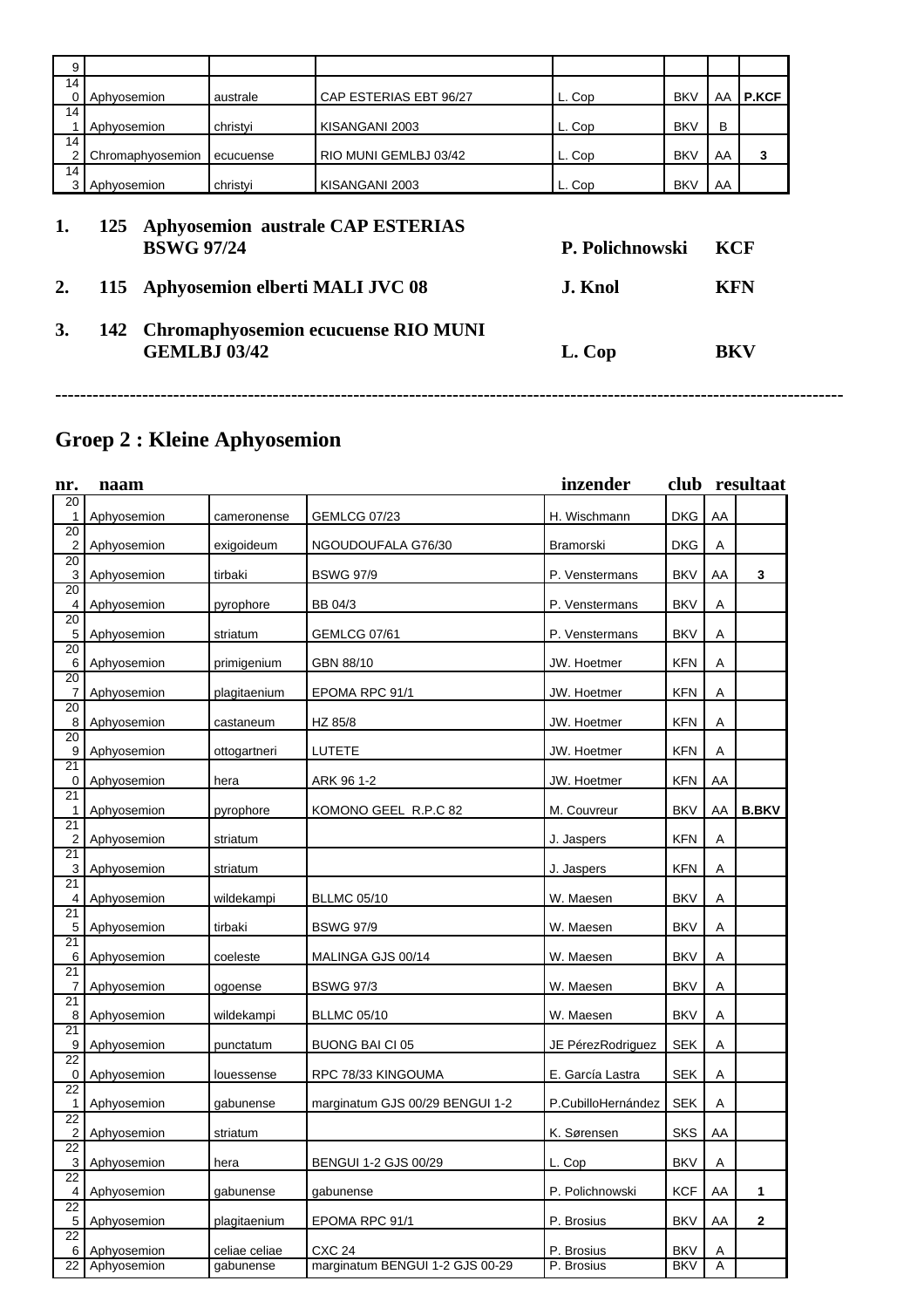| 22<br>8 | Aphyosemion                            |  | schioetzi | N.GOMBE Z91/1                           | P. Brosius               | <b>BKV</b> | A          |  |
|---------|----------------------------------------|--|-----------|-----------------------------------------|--------------------------|------------|------------|--|
| 22<br>9 | Aphyosemion<br>gabunense               |  |           | EBT 96/24                               | P. Brosius               | <b>BKV</b> | A          |  |
| 23      | Aphyosemion                            |  | herzogi   | GEMLB 02/3 AYENE                        | P.CubilloHernández   SEK |            |            |  |
| 1.      | Aphyosemion gabunense gabunense<br>224 |  |           | P. Polichnowski                         |                          |            | <b>KCF</b> |  |
| 2.      | <b>225</b>                             |  |           | Aphyosemion plagitaenium EPOMA RPC 91/1 | P. Brosius               |            | <b>BKV</b> |  |
| 3.      | Aphyosemion tirbaki BSWG 97/9<br>203   |  |           | <b>P. Venstermans</b>                   |                          | BKV        |            |  |

-------------------------------------------------------------------------------------------------------------------------------

## **Groep 3 : Fundulopanchax**

| nr.                  | naam           |            |                                    | inzender          |            |              | club resultaat |
|----------------------|----------------|------------|------------------------------------|-------------------|------------|--------------|----------------|
| 30                   |                |            |                                    |                   |            |              |                |
| 1<br>30              | Aphyosemion    | splendidum | <b>BLLMC 05/15</b>                 | G. Ulmke          | <b>DKG</b> | AA           | P.KAD          |
| $\overline{2}$       | Fundulopanchax | walkeri    | walkeri ABIDJAN                    | G. Ulmke          | <b>DKG</b> | Α            |                |
| 30<br>3              | Fundulopanchax | ndianum    | KORUP N.P.                         | M. Goyvaerts      | <b>BKV</b> | AA           | 3              |
| 30                   |                |            |                                    |                   |            |              |                |
| $\overline{4}$       | Fundulopanchax | sjoestedti | NIGERDELTA                         | M. Goyvaerts      | <b>BKV</b> | Α            |                |
| 30<br>5              | Fundulopanchax | qardneri   | <b>LAFIA GOUD</b>                  | J. Jaspers        | <b>KFN</b> | B            |                |
| 30                   |                |            |                                    |                   |            |              |                |
| 6                    | Fundulopanchax | scheeli    |                                    | L. Oyen           | <b>BKV</b> | Α            |                |
| $\overline{30}$<br>7 | Fundulopanchax | scheeli    |                                    | M. Herrera Armas  | <b>SEK</b> | $\mathsf{C}$ | M t            |
| 30                   |                |            |                                    |                   |            |              |                |
| 8                    | Fundulopanchax | gardneri   | <b>UDIN MOUNTAIN</b>               | J. García Melchor | <b>SEK</b> | B            |                |
| 30                   |                |            |                                    |                   |            |              |                |
| 9                    | Fundulopanchax | nigerianus | MISAJE GOUD                        | E. García Lastra  | <b>SEK</b> | B            |                |
| 31<br>0              | Fundulopanchax | mirabilis  | intermittens BANJOK                | JE.PérezRodriguez | <b>SEK</b> | Α            |                |
| 31                   |                |            |                                    |                   | <b>SKS</b> | $\mathsf{C}$ | V t            |
| 1<br>31              | Fundulopanchax | nigerianus | <b>MISAJE</b>                      | A. Persson        |            |              |                |
| $\overline{c}$       | Fundulopanchax | gardneri   | mamfensis MAMFE Mile 5 CB3SR 07-19 | A. Persson        | <b>SKS</b> | Α            |                |
| 31<br>3              | Fundulopanchax | gardneri   | mamfensis MFUNI CSK 95-5           | A. Persson        | <b>SKS</b> | A            |                |
| 31                   |                |            |                                    |                   |            |              |                |
| 4                    | Fundulopanchax | qardneri   | nigerianus INNIDERE                | P. Polichnowski   | <b>KCF</b> | AA           |                |
| 31                   |                |            |                                    |                   |            |              |                |
| 5                    | Fundulopanchax | qardneri   | nigerianus JOS PLATEAU             | P. Polichnowski   | <b>KCF</b> | AA           | 1              |
| 31<br>6              | Fundulopanchax | marmoratus | MUNDEMBA GS1                       | P. Polichnowski   | <b>KCF</b> | Α            |                |
| $\overline{31}$      |                |            |                                    |                   |            |              |                |
| 7                    | Fundulopanchax | oeseri     | <b>BIOKO</b>                       | P. Brosius        | <b>BKV</b> | AA           | $\mathbf{2}$   |
| 31                   | Fundulopanchax | qardneri   | <b>LAFIA GOUD</b>                  | L. Cop            | <b>BKV</b> | B            |                |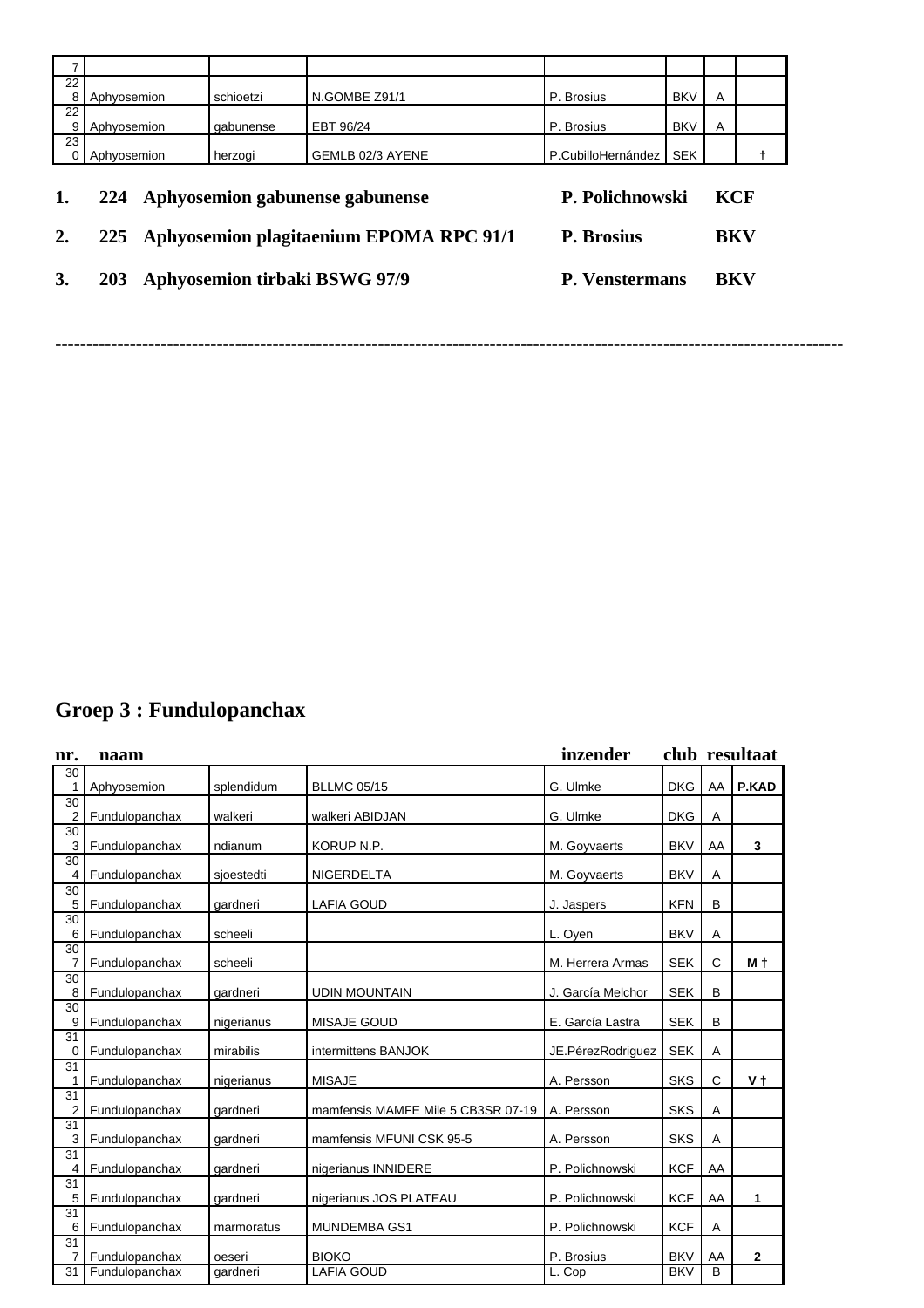| O       |                |            |                 |                  |            |  |
|---------|----------------|------------|-----------------|------------------|------------|--|
| 31<br>a | Fundulopanchax | nigerianus | <b>INNIDERE</b> | M. Herrera Armas | <b>SEK</b> |  |
|         |                |            |                 |                  |            |  |

| 1. | 315 Fundulopanchax gardneri nigerianus<br><b>JOS PLATEAU</b> | P. Polichnowski     | – KCF      |
|----|--------------------------------------------------------------|---------------------|------------|
| 2. | 317 Fundulopanchax oeseri BIOKO                              | J. P. Brosius       | BKV        |
| 3. | 303 Fundulopanchax ndianum KORUP N.P.                        | <b>M.</b> Goyvaerts | <b>BKV</b> |

## **Groep 4 : "Roloffia"**

| nr.      | naam                                                                  |           |                                     | inzender                             |            |            | club resultaat |                           |
|----------|-----------------------------------------------------------------------|-----------|-------------------------------------|--------------------------------------|------------|------------|----------------|---------------------------|
| 40       | Scriptaphyosemion                                                     | guignardi | <b>BANFORA</b>                      | O. Bangsmark                         | <b>SKS</b> | AA         | 3              |                           |
| 40<br>2  | Scriptaphyosemion                                                     | geryi     | ROTAIN SL89                         | O. Bangsmark                         | <b>SKS</b> | AA         |                |                           |
| 40<br>3  | Scriptaphyosemion                                                     | guignardi | <b>BANFORA</b>                      | O. Bangsmark                         | <b>SKS</b> | AA         |                |                           |
| 40<br>4  | Scriptaphyosemion                                                     | guignardi | <b>MAMOU</b>                        | L. Oyen                              | <b>BKV</b> | AA         |                |                           |
| 40<br>5  | Scriptaphyosemion                                                     | geryi     | <b>ABUKO</b>                        | P. Polichnowski                      | <b>KCF</b> | AA         | 1              |                           |
| 40<br>6  | Scriptaphyosemion                                                     | geryi     | <b>ABUKO</b>                        | O. Bangsmark                         | <b>SKS</b> | B          | V t            |                           |
| 40<br>7  | Callopanchax                                                          | monroviae |                                     | G. Simoens                           | AKFB       | AA         | $\mathbf{2}$   |                           |
| 1.<br>2. | Scriptaphyosemion geryi ABUKO<br>405<br>Callopanchax monroviae<br>407 |           |                                     | P. Polichnowski<br><b>G.</b> Simoens |            |            |                | <b>KCF</b><br><b>AKFB</b> |
| 3.       | 401                                                                   |           | Scriptaphyosemion guignardi BANFORA | O. Bangsmark                         |            | <b>SKS</b> |                |                           |
|          |                                                                       |           |                                     |                                      |            |            |                |                           |

## **Groep 5 : Nothobranchius**

| nr. | naam                  |                  |                               | inzender       | club       |     | resultaat |
|-----|-----------------------|------------------|-------------------------------|----------------|------------|-----|-----------|
| 50  |                       |                  |                               |                |            |     |           |
|     | <b>Nothobranchius</b> | palmqvisti       | MWANGWEI VILLAGE KF 01/1      | O. Legros      | AKFB       | A   |           |
| 50  |                       |                  |                               |                |            |     |           |
|     | <b>Nothobranchius</b> | rubroreticulatus | ZAKOUMA NATIONAL PARK TD 05/2 | T. Ver Eecke   | <b>BKV</b> | AA  | 2         |
| 50  |                       |                  |                               |                |            |     |           |
| 3   | <b>Nothobranchius</b> | virgatus         | FUGNIDO EHKS 2009-1 GEEL      | T. Ver Eecke   | <b>BKV</b> | A   |           |
| 50  |                       |                  |                               |                |            |     |           |
| 4   | <b>Nothobranchius</b> | kafuensis        | LUKANGA SWAMP ZAM 08/2        | T. Ver Eecke   | <b>BKV</b> | A   |           |
| 50  |                       |                  |                               |                |            |     |           |
| 5   | <b>Nothobranchius</b> | virgatus         | <b>FUGNIDO EHKS 2009-1</b>    | T. Ver Eecke   | <b>BKV</b> | C   | V t       |
| 50  |                       |                  |                               |                |            |     |           |
| 6   | <b>Nothobranchius</b> | kilomberoensis   | <b>IFAKARA TAN 95/4</b>       | T. Ver Eecke   | <b>BKV</b> | AA  | 3         |
| 50  |                       |                  |                               |                |            |     |           |
|     | <b>Nothobranchius</b> | melanospilus     | LUKWALE RIVER TZHK 09-3       | T. Ver Eecke   | <b>BKV</b> | AA. |           |
| 50  |                       |                  |                               |                |            |     |           |
| 8   | <b>Nothobranchius</b> | species          | HOBA MZMW 09-6                | T. Ver Eecke   | <b>BKV</b> | AA  |           |
| 50  |                       |                  |                               |                |            |     |           |
| 9   | <b>Nothobranchius</b> | kirki            | CHIUTA MW 91-15               | T. Ver Eecke   | <b>BKV</b> | AA  |           |
| 51  | <b>Nothobranchius</b> | neumanni         | <b>SENEKI</b>                 | S. Valdesalici | <b>AIK</b> | B   |           |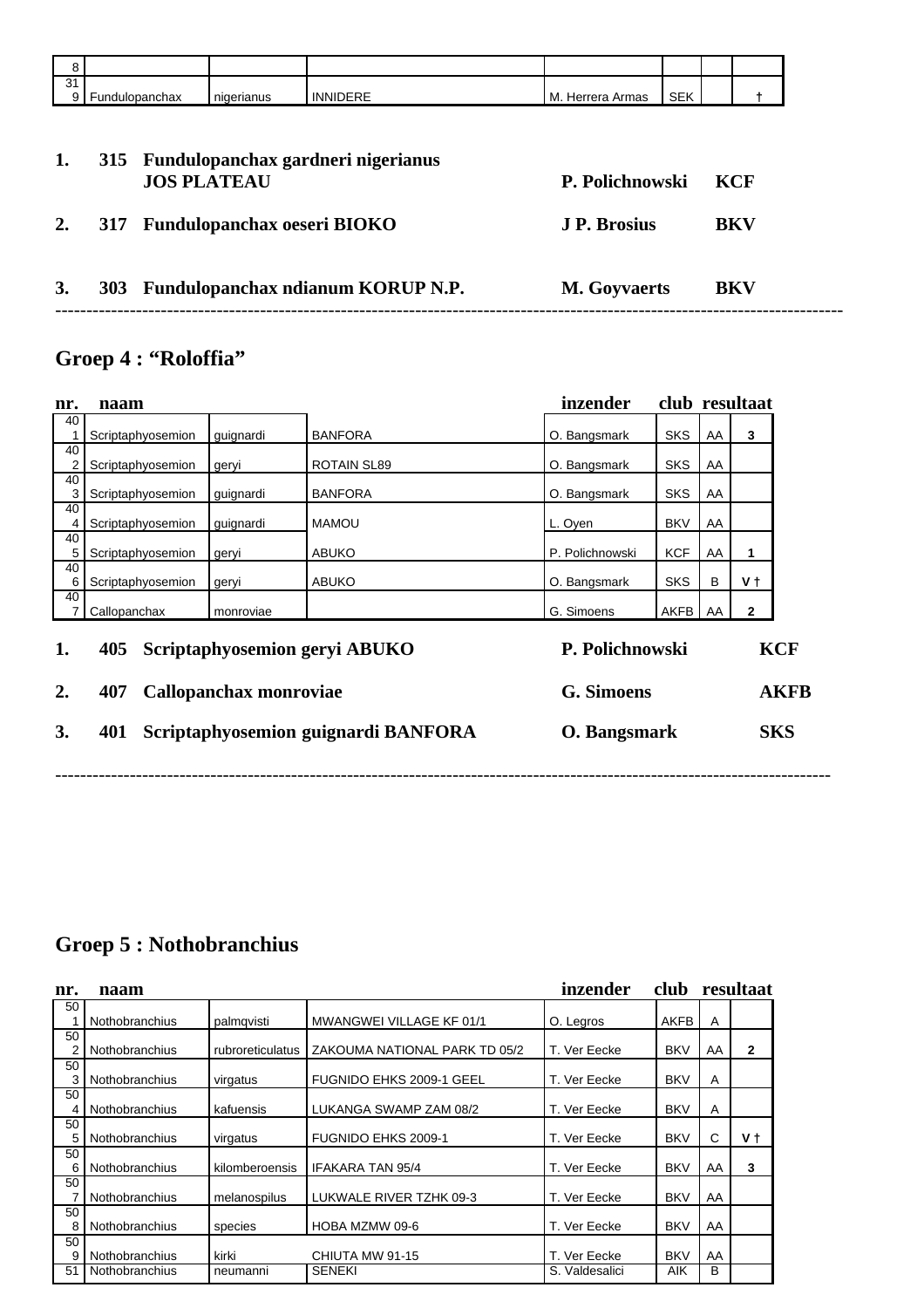| 0  |                       |           |                          |                  |            |            |     |
|----|-----------------------|-----------|--------------------------|------------------|------------|------------|-----|
| 51 |                       |           |                          |                  |            |            |     |
|    | <b>Nothobranchius</b> | quentheri | TAN 97/2 ZANZIBAR ISLAND | M. Herrera Armas | <b>SEK</b> | $\sqrt{2}$ | V t |
| 51 |                       |           |                          |                  |            |            |     |
|    | <b>Nothobranchius</b> | quentheri | TAN 97/2 ZANZIBAR ISLAND | M. Herrera Armas | <b>SEK</b> | A          |     |
| 51 |                       |           |                          |                  |            |            |     |
|    | <b>Nothobranchius</b> | kafuensis | LUKANGA SWAMP ZAM 08/2   | P. Polichnowski  | <b>KCF</b> | A          |     |
| 51 |                       |           |                          |                  |            |            |     |
| 4  | <b>Nothobranchius</b> | quentheri | ZANZIBAR                 | P. Polichnowski  | <b>KCF</b> | A          |     |
| 51 |                       |           |                          |                  |            |            |     |
| 5  | <b>Nothobranchius</b> | kafuensis | LUKANGA SWAMP ZAM 08/2   | P. Polichnowski  | <b>KCF</b> | AA         |     |
| 51 |                       |           |                          |                  |            |            |     |
| 6  | Nothobranchius        | kafuensis | <b>NEGA NEGA</b>         | G. Simoens       | AKFB       | AA         |     |

## **1. 501 Nothobranchius kafuensis LUKANGA SWAMP ZAM 08/2 P. Polichnowski KCF 2. 502 Nothobranchius rubroreticulatus ZAKOUMA NATIONAL PARK TD 05/2 T. Ver Eecke BKV 3. 506 Nothobranchius kilomberoensis IFAKARA TAN 95/4 T. Ver Eecke BKV**

## **Groep 6 : Rivulus**

| nr.                  |         | naam           |                               | inzender         | club resultaat |    |                |
|----------------------|---------|----------------|-------------------------------|------------------|----------------|----|----------------|
| 60                   |         |                |                               |                  |                |    |                |
| 1                    | Rivulus | tenuis         | <b>LAC IZABAL</b>             | M. Ippersiel     | AKFB           | Α  |                |
| 60<br>$\overline{2}$ | Rivulus | bruneus        |                               | M. Ippersiel     | AKFB           | AA | 1              |
| 60                   |         |                |                               |                  |                |    |                |
| 3                    | Rivulus | agilae         | ANCIENNE PISTE ST. ANNE 09/07 | M. Ippersiel     | <b>AKFB</b>    | AA |                |
| 60                   |         |                |                               |                  |                |    |                |
| 4                    | Rivulus | igneus         | CASCADE FOURGASIER SFG 04     | M. Ippersiel     | <b>AKFB</b>    | Α  |                |
| 60<br>5              | Rivulus | tenuis         | <b>LAC IZABAL</b>             | JP.Vandersmisse  | AKFB           | A  |                |
| 60                   |         |                |                               | n                |                |    |                |
| 6                    | Rivulus | cylindraceus   |                               | G. Ulmke         | <b>DKG</b>     | Α  |                |
| 60                   |         |                |                               |                  |                |    |                |
| $\overline{7}$       | Rivulus | mahdiaensis    | <b>GUY 97/5</b>               | JW. Hoetmer      | <b>KFN</b>     | Α  |                |
| 60                   |         |                |                               |                  |                |    |                |
| 8                    | Rivulus | species        | COLOMBIA 08-26                | W. Suyker        | <b>KFN</b>     | Α  |                |
| 60<br>9              | Rivulus | agilae         | MATA FALLS, SURINAME          | W. Suyker        | <b>KFN</b>     | A  |                |
| 61                   |         |                |                               |                  |                |    |                |
| 0                    | Rivulus | ornatus        |                               | W. Suyker        | <b>KFN</b>     | AA | 3              |
| 61                   |         |                |                               |                  |                |    |                |
| 1                    | Rivulus | aff. cearensis | <b>ACARIU</b>                 | W. Suyker        | <b>KFN</b>     | A  |                |
| 61<br>$\overline{2}$ | Rivulus | magdalenae     | CI 2009                       | W. Maesen        | <b>BKV</b>     | A  |                |
| 61                   |         |                |                               |                  |                |    |                |
| 3                    | Rivulus | agilae         | JRG 07 RIVIERE D'HERVIEUX     | J.R. García Gil  | <b>SEK</b>     | Α  |                |
| 61                   |         |                |                               |                  |                |    |                |
| 4                    | Rivulus | harti          | GR 06/6 IZCARAGUA             | E. García Lastra | <b>SEK</b>     | A  |                |
| 61<br>5              | Rivulus | agilae         | JRG 07 MATOURY LE MIRANDE     | J.R. García Gil  | <b>SEK</b>     | Α  |                |
| 61                   |         |                |                               |                  |                |    |                |
| 6                    | Rivulus | agilae         | SENTIER DE ROROTA YG 09       | P. Polichnowski  | <b>KCF</b>     | AA | $\overline{2}$ |

| Groep 7 : Europese, Noord- en Zuid-Amerikaanse soorten |  |                        |                                               |                     |            |  |  |  |  |
|--------------------------------------------------------|--|------------------------|-----------------------------------------------|---------------------|------------|--|--|--|--|
|                                                        |  | 3. 610 Rivulus ornatus |                                               | W. Suyker           | <b>KFN</b> |  |  |  |  |
|                                                        |  |                        | 2. 616 Rivulus agilae SENTIER DE ROROTA YG 09 | P. Polichnowski KCF |            |  |  |  |  |
|                                                        |  |                        | 1. 602 Rivulus bruneus                        | M. Ippersiel        | AKFB       |  |  |  |  |

**nr. naam inzender club resultaat**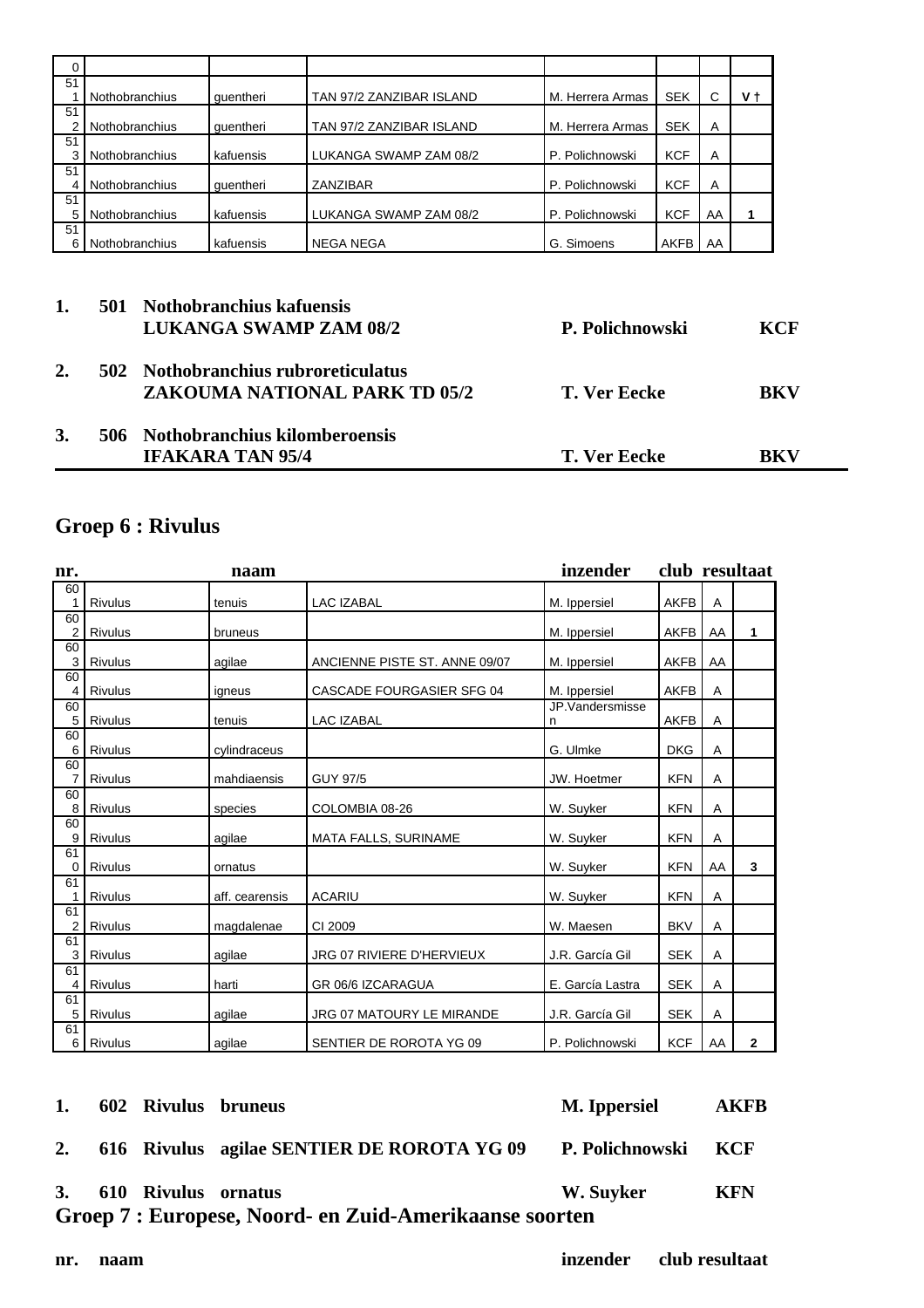| $\sim$ $\sim$ $\sim$<br>hanius<br>∆ו<br>ັ | mento | , 2005/17<br>JR(<br>IΒC<br>۱ь<br>. | או ובב<br>Mr<br>. | BK<br>л. | $\cdot$<br>$\mathbf{A}$ | ----<br>--<br>э |
|-------------------------------------------|-------|------------------------------------|-------------------|----------|-------------------------|-----------------|
|                                           |       |                                    |                   |          |                         |                 |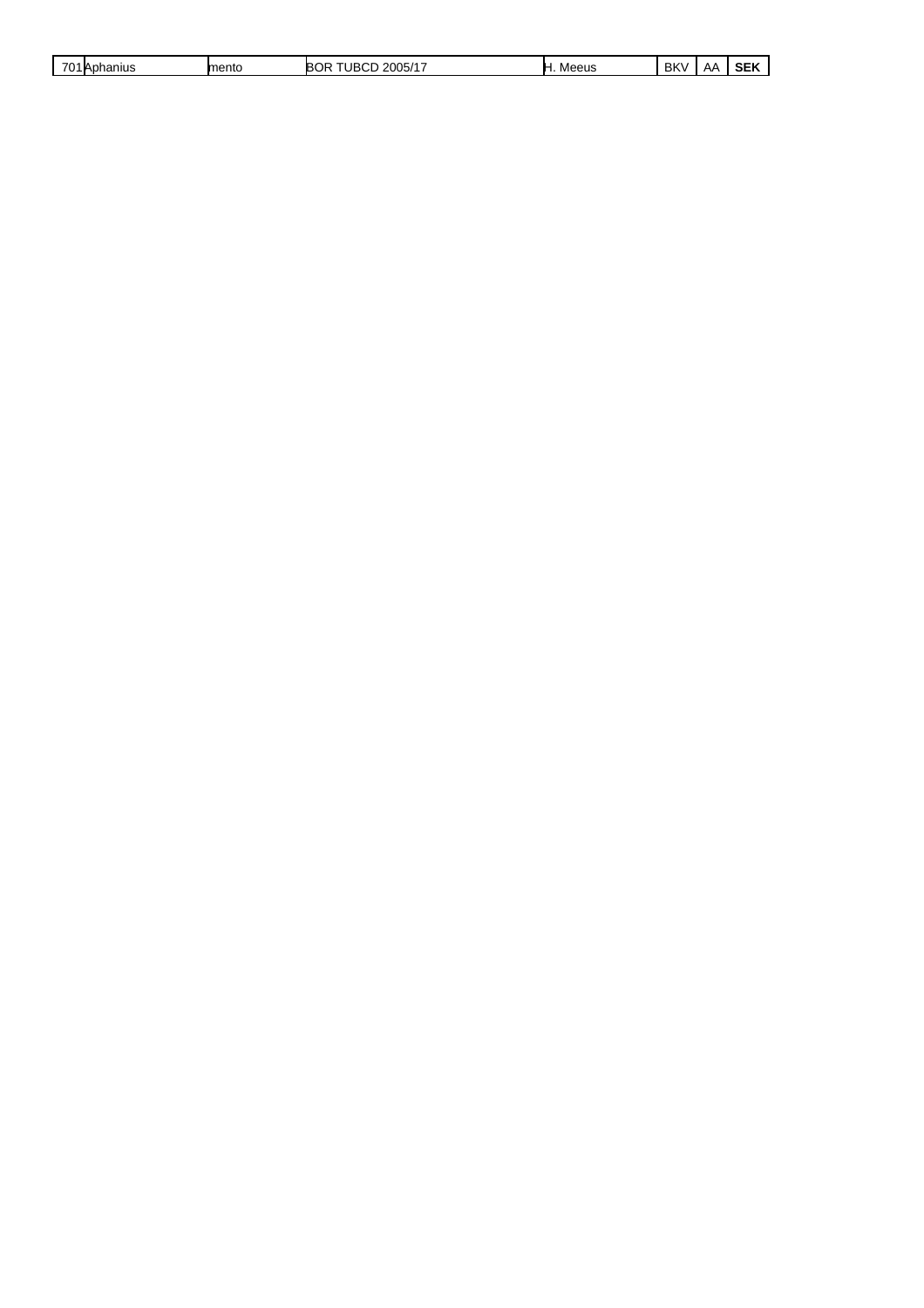| 702 Aphanius       | danfordii        | SOYSALLI                       | P. Sastre Parri     | <b>SEK</b> | B  |                |
|--------------------|------------------|--------------------------------|---------------------|------------|----|----------------|
| 703 Aphanius       | lanatoliae       | transgrediens JBSA 03 ACI GÖLÜ | P. Sastre Parri     | <b>SEK</b> | А  |                |
| 704 Aphanius       | danfordii        | ISOYSALLI                      | P. Sastre Parri     | <b>SEK</b> | AA | $\overline{2}$ |
| 705Simpsonichthys  | bunctulatus      | GOIAS NP 2007                  | H. Wischmann        | <b>DKG</b> | AA | 3              |
| 706Simpsonichthys  | lauratus         | LAGOA GRANDE                   | H. Wischmann        | <b>DKG</b> | A  |                |
| 707 Simpsonichthys | fasciolatus      | INOA                           | H. Wischmann        | <b>DKG</b> | A  |                |
| 708Renova          | loscari          | ISLA RATON                     | JW. Hoetmer         | <b>KFN</b> | A  |                |
| 709Moema           | lauiii           | <b>MALDONADO</b>               | JW. Hoetmer         | <b>KFN</b> | A  |                |
| 710Simpsonichthys  | species          | URUCIA                         | JW. Hoetmer         | <b>KFN</b> | A  |                |
| 711 Simpsonichthys | laibberatus      |                                | <b>U</b> W. Hoetmer | <b>KFN</b> | A  |                |
| 712 Rachovia       | aff. brevis      |                                | JW. Hoetmer         | <b>KFN</b> | B  |                |
| 713 Austrolebias   | higripinnis      | ISOUTH BRAZIL                  | <b>U</b> W. Hoetmer | <b>KFN</b> |    | AA B.BUI       |
| 714 Aphanius       | lanatoliae       | anatoliae KOVADA KANAAL        | W. Maesen           | <b>BKV</b> | AA |                |
| 715Simpsonichthys  | bunctulatus      | GOIAS FORMOSA NP 03/07         | W. Maesen           | <b>BKV</b> | AA |                |
| 716Aphanius        | liberus          | ESTARTIT                       | W. Maesen           | <b>BKV</b> | AA |                |
| 717 Austrolebias   | lalexandrii      | <b>ICAMINO ACCESO</b>          | P.CubilloHernández  | <b>SEK</b> | C  |                |
| 718 Apohyolebias   | lschleseri       | <b>RIO ITAYA KCA 2008-08</b>   | A. Persson          | <b>SKS</b> | C  |                |
| 719Moema           | hellneri         | <b>RIO ITAYA KCA 2008-08</b>   | A. Persson          | <b>SKS</b> | Ċ  | V t            |
| 720 Simpsonichthys | lsantanae        | RIBEIRO DE SANTANA NP 07       | P. Polichnowski     | <b>KCF</b> | AA | 1              |
| 721Terranatos      | dolichopterus    | <b>ISLA RATON</b>              | P. Polichnowski     | <b>KCF</b> | AA |                |
| 722 Austrolebias   | aff. nigripinnis | SAN JAVIER, MISIONES           | P.CubilloHernández  | <b>SEK</b> |    |                |

| 1. | 720 Simpsonichthys santanae<br><b>RIBEIRO DE SANTANA NP 07</b> | P. Polichnowski KCF    |            |
|----|----------------------------------------------------------------|------------------------|------------|
| 2. | 704 Aphanius danfordii SOYSALLI                                | <b>P. Sastre Parri</b> | <b>SEK</b> |
|    | 3. 705 Simpsonichthys punctatus GOIAS NP 2007                  | H. Wischmann           | DKG.       |
|    |                                                                |                        |            |

## **Groep 8 : Epiplatys, Aplocheilus, Pachypanchax**

| nr.     | naam           |                |                              | inzender        |            |    | club resultaat |
|---------|----------------|----------------|------------------------------|-----------------|------------|----|----------------|
| 80<br>1 | Pseudepiplatys | annulatus      |                              | H. Wischmann    | <b>DKG</b> | AA | $\mathbf{2}$   |
| 80<br>2 | Procatopus     | abberans       |                              | G. Ulmke        | <b>DKG</b> | AA |                |
| 80<br>3 | Oryzias        | woworae        |                              | P. Venstermans  | <b>BKV</b> | AA |                |
| 80<br>4 | Epiplatys      | roloffi        |                              | C. Aardoom      | <b>KFN</b> | Α  |                |
| 80<br>5 | Procatopus     | similis        | <b>KUMBA</b>                 | JW. Hoetmer     | <b>KFN</b> | AA |                |
| 80<br>6 | Hypsopanchax   | modestus       |                              | JW. Hoetmer     | <b>KFN</b> | Α  |                |
| 80<br>7 | Hypsopanchax   | modestus       | <b>CONGO</b>                 | M. Couvreur     | <b>BKV</b> | AA |                |
| 80<br>8 | Pachypanchax   | playfairi      | <b>MAHE</b>                  | L. Couvreur     | <b>BKV</b> | Α  |                |
| 80<br>9 | Epiplatys      | infrafasciatus | EBOM JVC 05                  | J. Jaspers      | <b>KFN</b> | Α  |                |
| 81<br>0 | Epiplatys      | species        | <b>LAKE FWA</b>              | W. Maesen       | <b>BKV</b> | B  |                |
| 81<br>1 | Aplocheilus    | blockii        | ALAPPUZHA F1                 | O. Bangsmark    | <b>SKS</b> | Α  |                |
| 81<br>2 | Oryzias        | species        | <b>POSO</b>                  | A. Persson      | <b>SKS</b> | AA |                |
| 81<br>3 | Aplocheilus    | blockii        | ALAPPUZHA F1                 | O. Bangsmark    | <b>SKS</b> | AA | 3              |
| 81<br>4 | Epiplatys      | spilargyreus   | MALAKAL                      | P. Polichnowski | <b>KCF</b> | AA |                |
| 81<br>5 | Epiplatys      | roloffi        | <b>SENEBOU</b>               | P. Polichnowski | <b>KCF</b> | AA |                |
| 81<br>6 | Epiplatys      | olbrechtsi     | olbrechtsi CESTOS RIVER G 06 | P. Polichnowski | <b>KCF</b> | AA | $\mathbf{1}$   |
| 81<br>7 | Epiplatys      | singa          | CAP ESTERIAS GJS 00/23       | P. Polichnowski | <b>KCF</b> | AA |                |
| 81      | Procatopus     | similis        | KUMBA GPE 90                 | P. Polichnowski | <b>KCF</b> | A  |                |